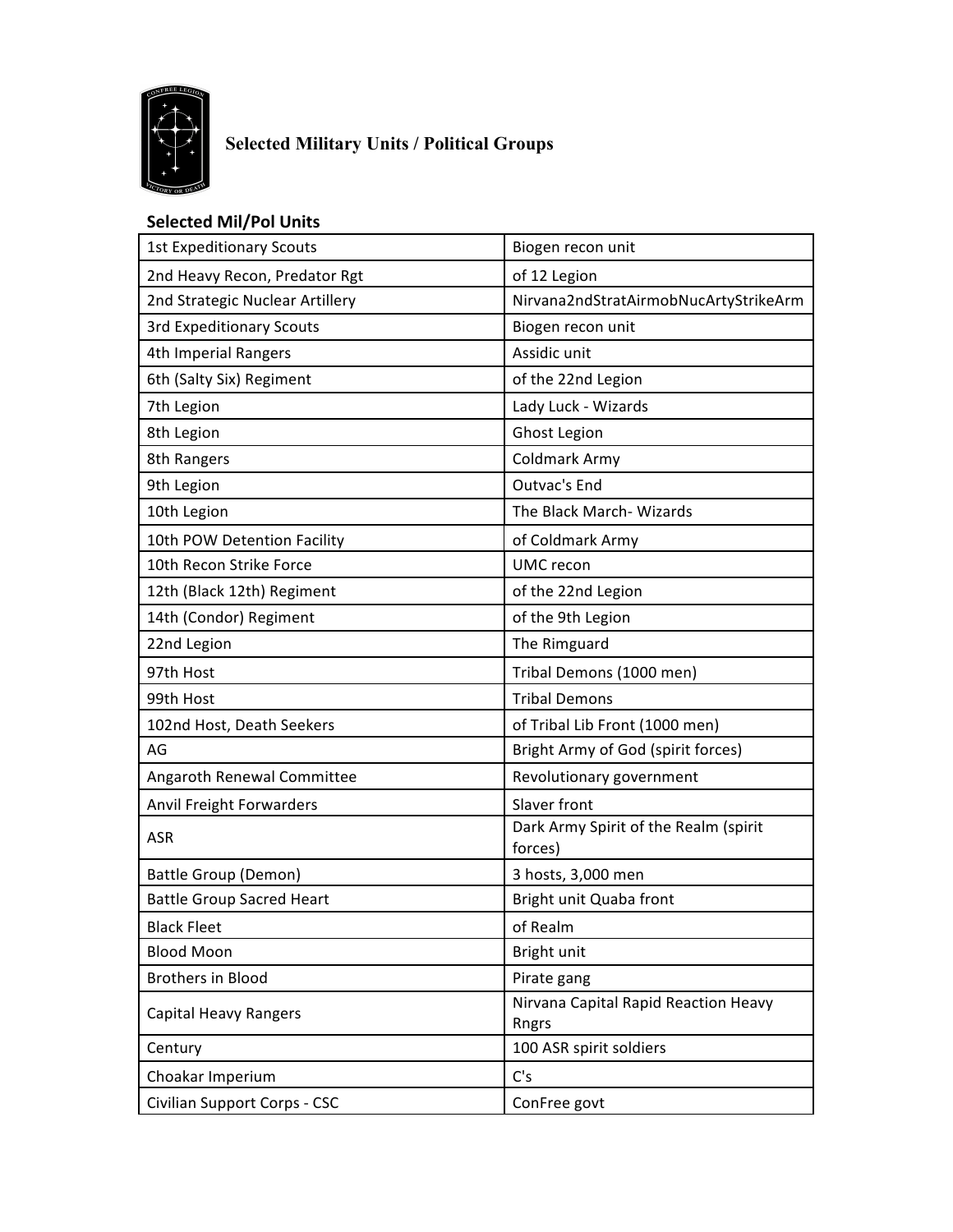| <b>Coldmark Liberation Front</b>         | Revolutionary front                  |
|------------------------------------------|--------------------------------------|
| <b>Combined Research</b>                 | K's group                            |
| Council of the Realm                     | Realm (Darks) command                |
| <b>CSC Civilian Support Corps</b>        | of ConFree                           |
| Dark Cloud Choakar People's Resettlement | <b>Choaker Homeland</b>              |
| Homeland                                 |                                      |
| <b>Deadman Scouts</b>                    | Sirrah Insurgency combat unit        |
| Delta Research                           | of Galactic Info                     |
| Doom Dogs                                | Pirate gang                          |
| Double X Regiment                        | of Ghost Legion                      |
| <b>Emerald Dragon Guard</b>              | of Darks                             |
| <b>Equal Share Party</b>                 | Calgoran revolutionary movement      |
| <b>Eternal Alliance</b>                  | Realm-Choakar agreement              |
| Exploitation                             | Reports to DC/Galactic Info          |
| Fort Evolution                           | Tribal Demon training base           |
| <b>Fort Storm</b>                        | Legion fort, Berichros               |
| <b>Foster's Fortuneers</b>               | Pirate gang                          |
| Free Tribal Union                        | Demons                               |
| <b>Future's Division</b>                 | of Galactic Info                     |
| <b>Galactic Allied Command</b>           | United anti-Realm org                |
| <b>Galactic Freedom Front</b>            | United anti-Realm pol front          |
| <b>Galactic Information</b>              | ConFree strategic info Hqs           |
| <b>Galactic Ministry</b>                 | of AI Indies                         |
| <b>Galactic Resources</b>                | of Galactic Info                     |
| Choakar Peoples Exped Command            | Choakar high command                 |
| <b>Ghost Legion</b>                      | 8th Legion (D2 spirits)              |
| God's Army                               | <b>Brights</b>                       |
| God's White Knights                      | Bright unit                          |
| <b>Golden Gang</b>                       | Pirate gang                          |
| Golden Gate Guard                        | Choakar unit                         |
| <b>Grand Fleet</b>                       | Choakar fleet                        |
| Guardian Regiment                        | of the 22nd Legion                   |
| <b>Gypsy Rats</b>                        | Pirate gang                          |
| <b>Hellsgate Guards Regiment</b>         | of Ghost Legion                      |
| Hellsguard                               | Realm mil                            |
| Horde Liberation                         | 5 tribal battle gps                  |
| Host                                     | 1000 Demons                          |
| Host                                     | Ten centuries of ASR spirit soldiers |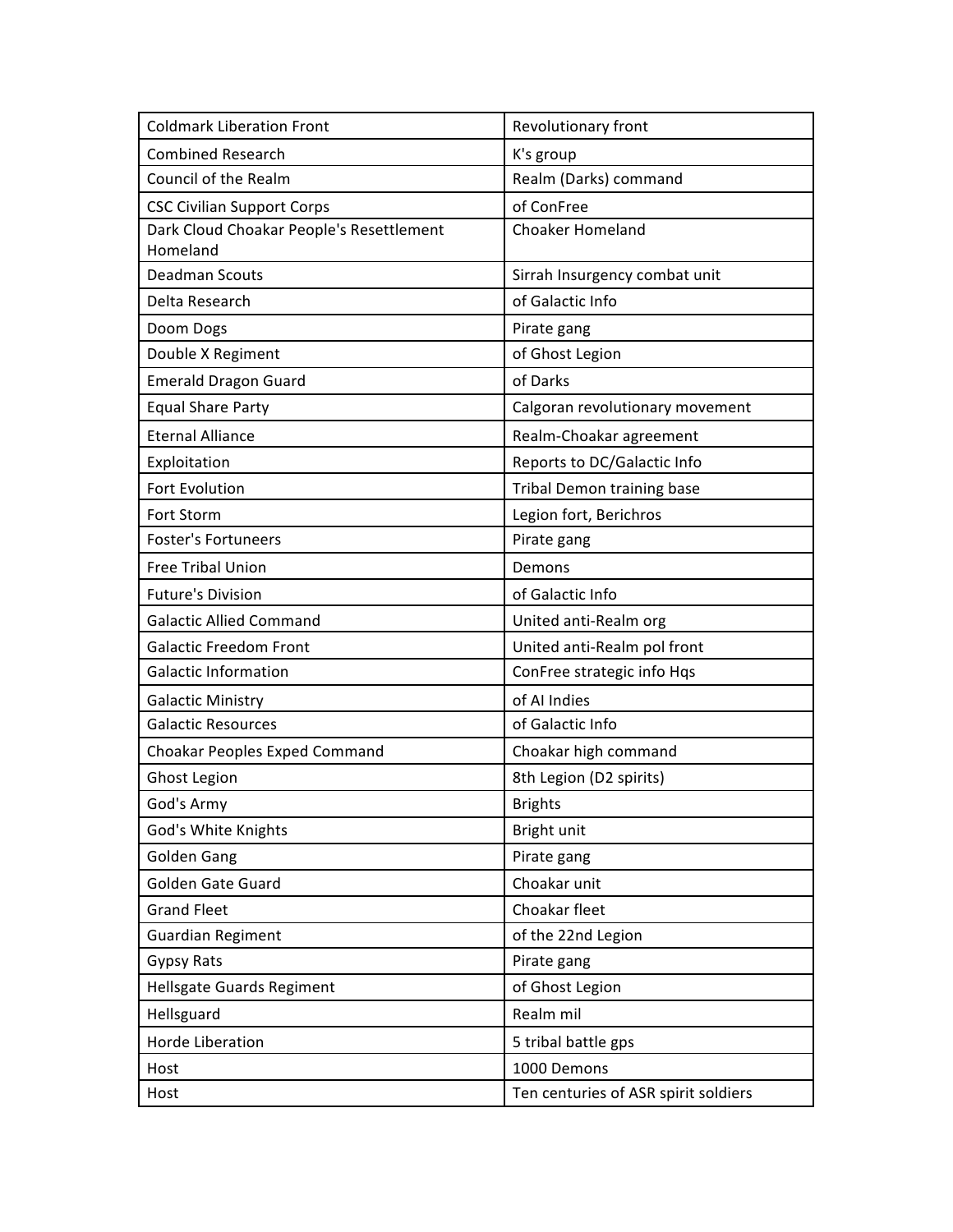| <b>Hot Girls</b>                        | Slaver gang Port Royal                  |
|-----------------------------------------|-----------------------------------------|
| Ice River                               | Bright unit                             |
| Inferno, operation                      | Realm special op                        |
| <b>Inners United</b>                    | Calgoran revolutionary movement         |
| Iron Regiment                           | of Ghost Legion                         |
| Joint Supreme Command                   | Brights, ConFree, Assidics, Biogen reps |
| Legion Training Command                 | on Providence                           |
| Libra, Operation                        | <b>Legion Target Picos</b>              |
| Living Dead                             | Pirate gang                             |
| Murder Inc.                             | Ardoth cut-out                          |
| Nightstalkers                           | Pirate gang                             |
| Northbloc                               | Quaba Battle front                      |
| <b>Operation Forge</b>                  | Joint Bright-Legion op on Quaba         |
| <b>Operation Minerva</b>                | <b>Liberation of Pherdos</b>            |
| <b>Operation Outlook</b>                | Matheson tech op                        |
| Pale Horse                              | Bright unit                             |
| Partners                                | Murder Inc cutout                       |
| Peace Now                               | ConFree political party                 |
| People's Egalitarian Commune            | Revolutionary government on Earth       |
|                                         |                                         |
| PJ's                                    | Peace & Joy Movement                    |
| Realm-Choaker Eternal Alliance Suprm Cd | Mil Alliance                            |
| Red Dragon                              | Bright unit                             |
| Salty Six Regt                          | of 22 Legion                            |
| Satan's Galactic Rangers                | Realm mil                               |
| Scorpio, Operation                      | Legion D-day Berichois                  |
| Scythe Army                             | Farharbor AI armed forces               |
| <b>Scythe Special Task Force</b>        | Legion                                  |
| Seven Seals                             | Bright unit                             |
| <b>Sisters</b>                          | Covert ConFree anti-piracy strike force |
| <b>Skeleton Fleet</b>                   | Ghost Legion's starfleet                |
| Southbloc                               | Quaba battle front                      |
| <b>Special Projects</b>                 | of Galactic Info                        |
| <b>Star Corps</b>                       | <b>UMC</b> command                      |
| Starfleet                               | <b>UMC</b> fleet                        |
| Startroopers                            | <b>UMC</b> troopers                     |
| <b>Stategic Information Corps</b>       | <b>UMC Info Hqs</b>                     |
| Stellar Freepack, Empire of             | The Z's                                 |